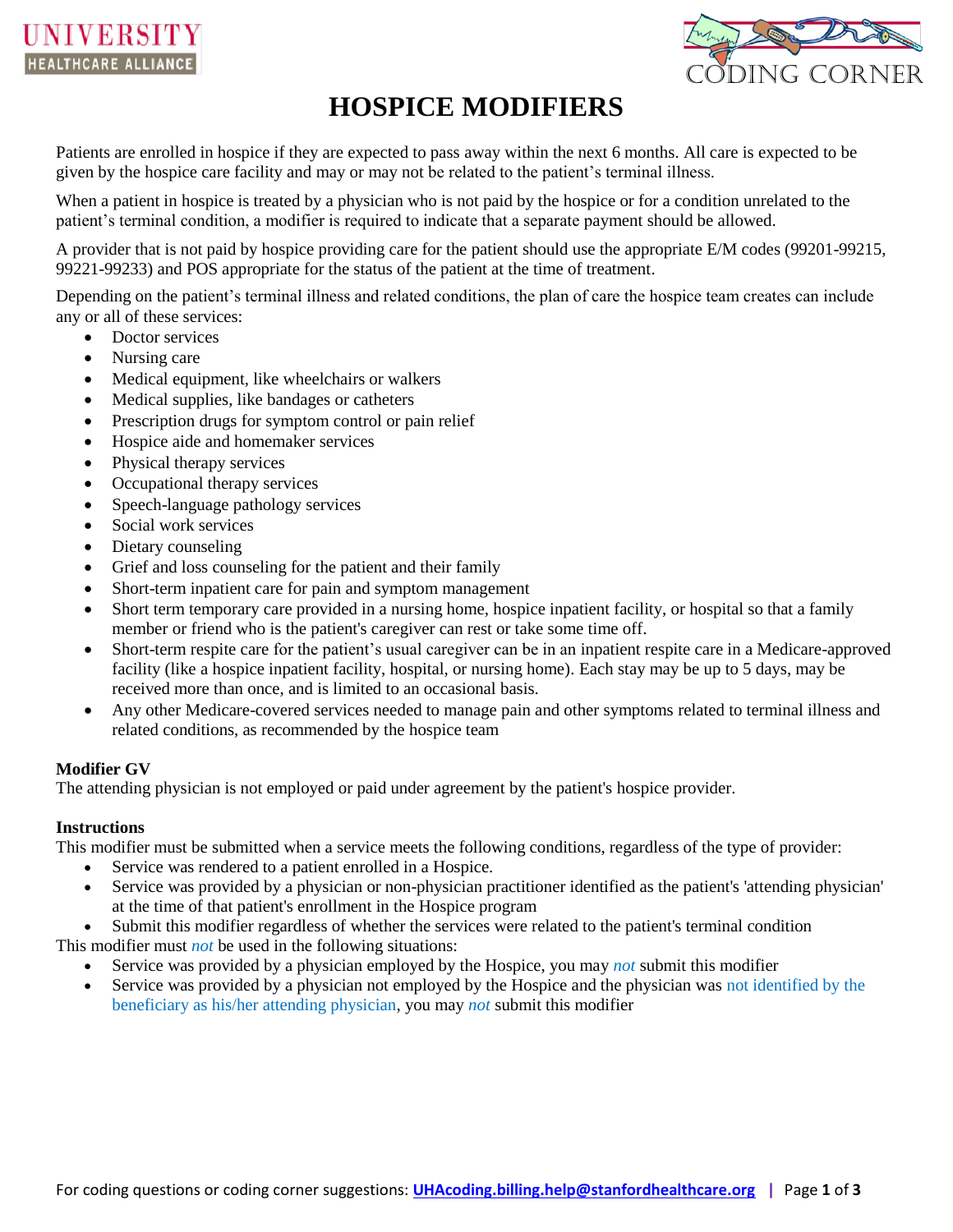



# **HOSPICE MODIFIERS**

#### **Example**

An independent attending physician or independent laboratory interprets the surgical pathology (88305) from a patient with a terminal illness related service. The professional component is billed to the Medicare contractor. If there is no professional component (e.g., clinical lab tests), then the Part A Hospice should only be billed.

| Date of Service | <b>Treatment</b>                            | CPT/Modifier               |
|-----------------|---------------------------------------------|----------------------------|
| 1/14/2012       | Surgical pathology (professional component) | Bill to Part B: 88305 26GV |
| /14/2012        | Surgical pathology (technical component)    | Bill to Hospice: 88305 TC  |

| Same rules apply for diagnostic tests |                                      |                            |  |  |  |  |
|---------------------------------------|--------------------------------------|----------------------------|--|--|--|--|
| <b>Date of Service</b>                | <b>Treatment</b>                     | <b>CPT/Modifier/</b>       |  |  |  |  |
| 9/25/2012                             | Chest x-ray (professional component) | Bill to Part B: 71010 26GV |  |  |  |  |
| 9/25/2012                             | Chest x-ray (technical component)    | Bill to Hospice: 71010 TC  |  |  |  |  |

# **Modifier GW**

Condition not related to the patient's terminal condition

#### **Instructions**

- Submit when a service is rendered to a patient enrolled in a hospice, and service is unrelated to patient's terminal condition
- All providers must submit this when this condition applies

## **Claim Coding Example**

Patient is on hospice for congestive heart failure and goes to the office for a toe nail trim. The procedure is unrelated. The GW modifier should be added to the CPT for the toe nail trim.

## **Other Payer information**

Aetna indicates that Aetna Medicare members may elect to use the hospice benefit in the Original Medicare program instead of their MA HMO and PPO coverage if a waiver for election of benefits is signed prior to initiating hospice care. In this case the GV/GW modifiers are then required as indicated above.

Cigna does not indicate that these modifiers are required, but they will be accepted if reported.

Blue Shield CA indicates that modifiers GW and GV should be used when appropriate according to the Medicare Carriers Manual Change Request 1910.

Blue Cross CA has no indication regarding these modifiers.

Medi-Cal follows CMS rules regarding use of these modifiers.